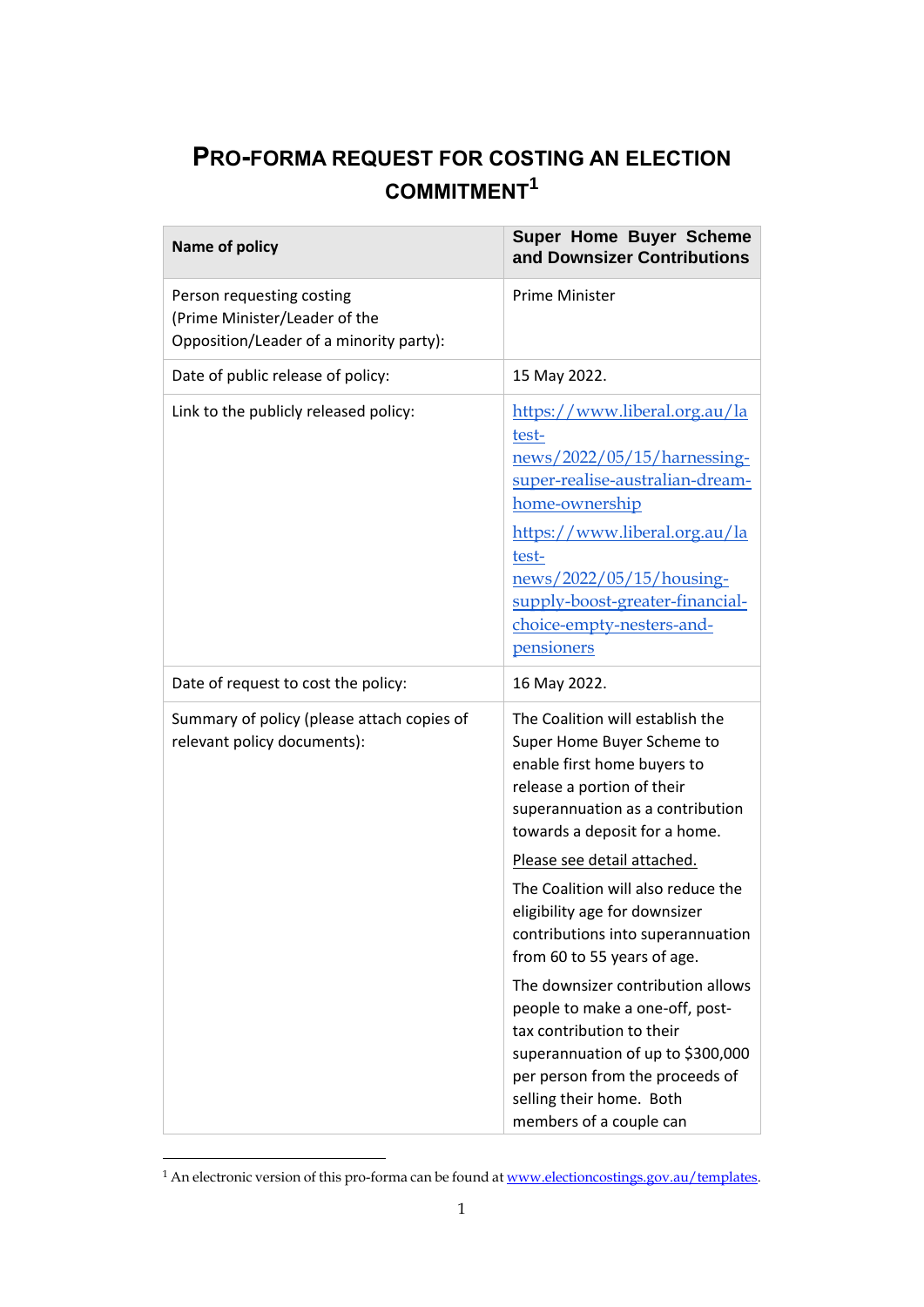|                                                                                                                                                                                                                                                                          | contribute in respect of the same<br>home, and contributions do not<br>count towards non-concessional<br>contributions caps.                                                                          |
|--------------------------------------------------------------------------------------------------------------------------------------------------------------------------------------------------------------------------------------------------------------------------|-------------------------------------------------------------------------------------------------------------------------------------------------------------------------------------------------------|
| Intention of policy:                                                                                                                                                                                                                                                     | The Coalition is committed to<br>ensuring Australians get into their<br>first home earlier.<br>The Coalition is committed to<br>incentivising downsizing to free<br>up supply of larger family homes. |
| Certification that this, or a substantially<br>similar costing request, has not been<br>submitted to the Parliamentary Budget Office:                                                                                                                                    | This or a substantially similar<br>costing request has not been<br>submitted to the Parliamentary<br>Budget Office.                                                                                   |
| Description of policy (note: where the request to cost a proposal differs from the<br>announced policy, the costing will be on the basis of information provided in the<br>costing request)<br>What are the key assumptions that have been made in the policy including: |                                                                                                                                                                                                       |
| Is the policy part of a package?<br>If yes, list and outline components and<br>interactions with proposed or existing<br>policies.                                                                                                                                       | No.                                                                                                                                                                                                   |
| Where relevant, is funding for the policy to be<br>demand driven or a capped amount?                                                                                                                                                                                     | Demand driven program with<br>capped funding for departmental                                                                                                                                         |

| write relevant, is furiourly for the policy to be<br>demand driven or a capped amount?                                                                        | Demand unven program with<br>capped funding for departmental<br>expenses. |
|---------------------------------------------------------------------------------------------------------------------------------------------------------------|---------------------------------------------------------------------------|
| Will third parties (for instance the<br>States/Territories) have a role in funding or<br>delivering the policy?                                               | Not applicable.                                                           |
| If yes, is the Australian Government<br>contribution capped, with additional costs<br>to be met by third parties, or is another<br>funding formula envisaged? |                                                                           |
| Are there associated savings, offsets or<br>expenses?<br>If yes, please provide details.                                                                      | Not applicable.                                                           |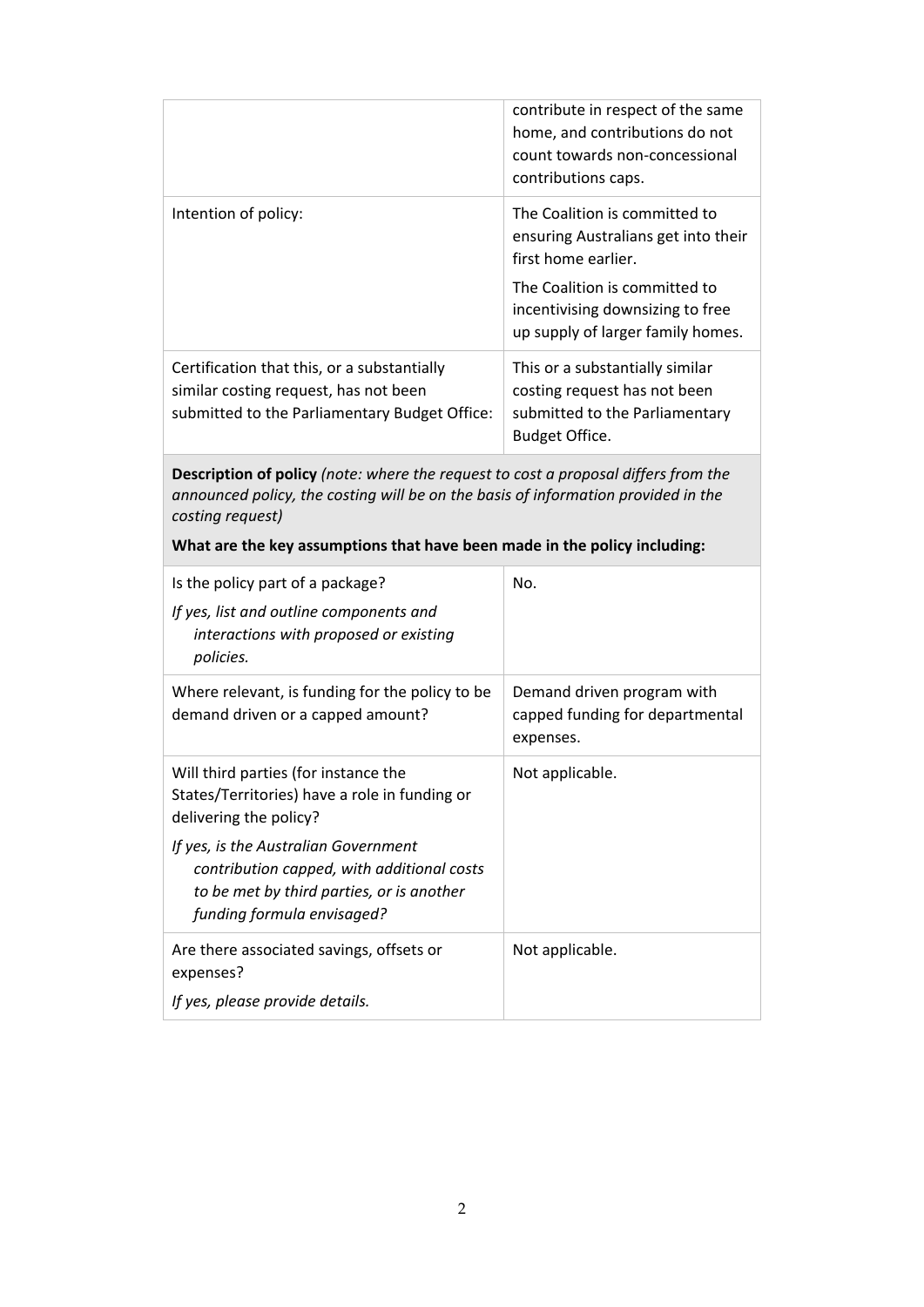**Description of policy** *(note: where the request to cost a proposal differs from the announced policy, the costing will be on the basis of information provided in the costing request)* 

## **What are the key assumptions that have been made in the policy including:**

| (continued)                                                                                                                                                                                                     |                                                                                                                                                                                               |
|-----------------------------------------------------------------------------------------------------------------------------------------------------------------------------------------------------------------|-----------------------------------------------------------------------------------------------------------------------------------------------------------------------------------------------|
| Does the policy relate to a previous budget<br>measure?<br>If yes, which measure?                                                                                                                               | Yes, reducing the eligibility age for<br>downsizer contributions relates to<br>the 2021-22 Budget measure<br>Flexible Super - reducing the<br>eligibility age for downsizer<br>contributions. |
| If the proposal would change an existing<br>measure, are savings expected from the<br>departmental costs of implementing the<br>program? Will funding/cost require<br>indexation?<br>If yes, list factors used. | No.                                                                                                                                                                                           |
| What are the estimated costs each year? Are                                                                                                                                                                     | 2022-23 \$100.0 million                                                                                                                                                                       |
| these provided on a cash or fiscal basis?                                                                                                                                                                       | 2023-24 \$68.2 million                                                                                                                                                                        |
|                                                                                                                                                                                                                 | 2024-25 \$72.5 million                                                                                                                                                                        |
|                                                                                                                                                                                                                 | 2025-26 \$80.3 million                                                                                                                                                                        |
|                                                                                                                                                                                                                 | Cash basis.                                                                                                                                                                                   |
| Are the revenue and/or expense costs likely to<br>be significantly different beyond the forward<br>estimates period?<br>If yes, why?                                                                            | No.                                                                                                                                                                                           |
| What assumptions have been made in<br>deriving the expected financial impact in the<br>party costing (please provide information on<br>the data sources used to develop the policy)?                            | Please see detail attached.                                                                                                                                                                   |
| Has the policy been costed by a third party?                                                                                                                                                                    | No.                                                                                                                                                                                           |
| If yes, can you provide a copy of this costing<br>and its assumptions?                                                                                                                                          |                                                                                                                                                                                               |
| What is the expected community impact of<br>the policy?                                                                                                                                                         | The Coalition is committed to<br>ensuring Australians get into their<br>first home earlier.                                                                                                   |
| How many people or businesses will be<br>affected by the policy?                                                                                                                                                | The Coalition is committed to                                                                                                                                                                 |
| What is the likely take up?                                                                                                                                                                                     | incentivising downsizing to free up<br>supply of larger family homes.                                                                                                                         |
| What is the basis for these impact<br>assessments/assumptions?                                                                                                                                                  |                                                                                                                                                                                               |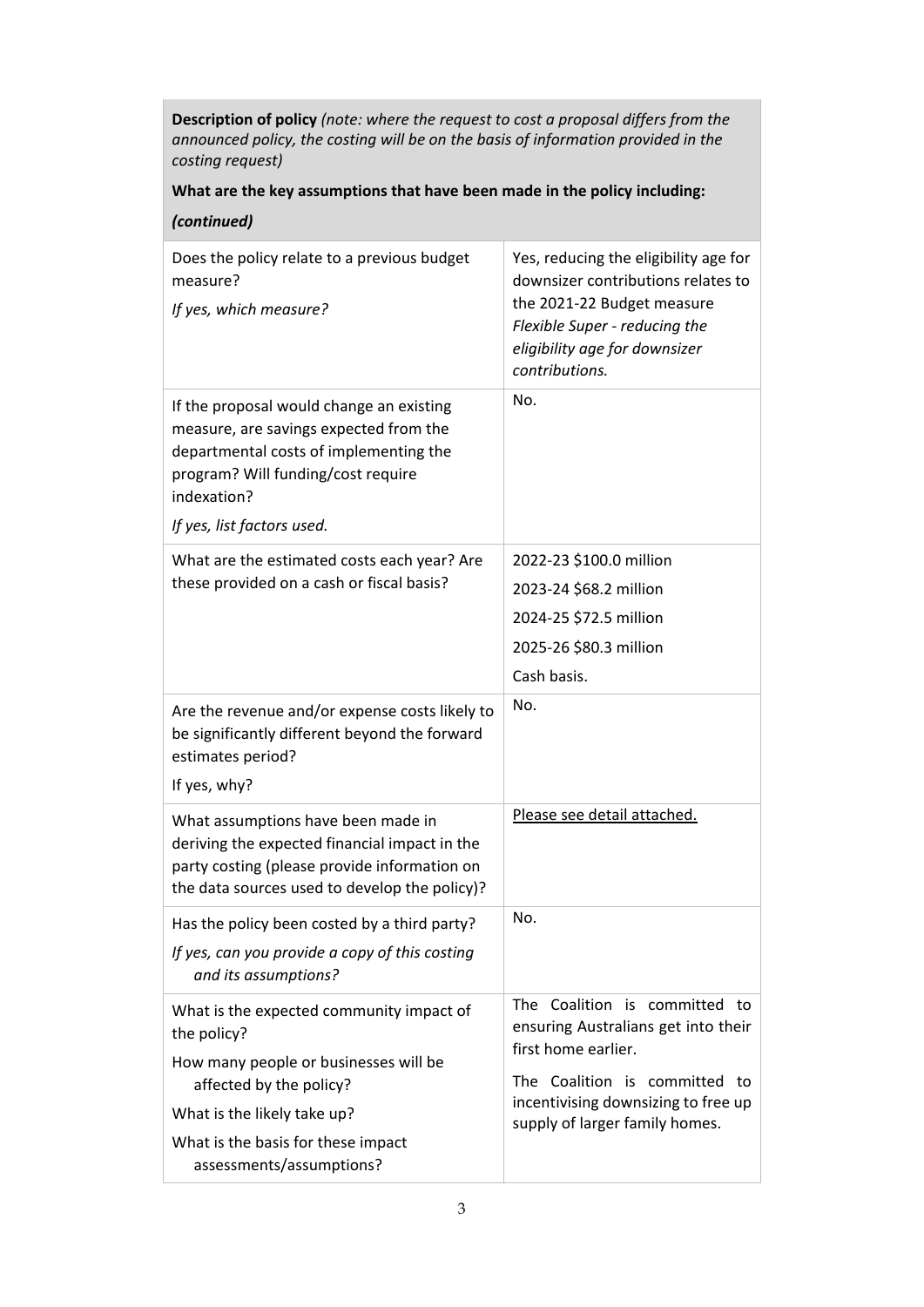*Note: it will be up to the professional judgment of the relevant Secretary as to whether these assumptions are adopted in a Treasury or Finance costing of the policy.*

| <b>Administration of policy</b>                                                                                                                                                                                                                                                                                                                                                                                                                           |                                                                                                                                                                                                                                                                                                                                   |
|-----------------------------------------------------------------------------------------------------------------------------------------------------------------------------------------------------------------------------------------------------------------------------------------------------------------------------------------------------------------------------------------------------------------------------------------------------------|-----------------------------------------------------------------------------------------------------------------------------------------------------------------------------------------------------------------------------------------------------------------------------------------------------------------------------------|
| Who will administer the policy (for example,<br>Australian Government entity, the States,<br>non-government organisation, etc.)?                                                                                                                                                                                                                                                                                                                          | Australian Taxation Office (ATO).                                                                                                                                                                                                                                                                                                 |
| Should departmental expenses associated<br>with this policy be included in this costing?<br>If no, will the Australian Government Entity be<br>expected to absorb expenses associated<br>with this policy?<br>If yes, please specify the key assumptions,<br>including whether departmental costs are<br>expected with respect to program<br>management (by policy agencies) and<br>additional transactions/processing (by<br>service delivery agencies). | Yes. The ATO's departmental and<br>capital costs have been included in<br>estimated<br>the<br>costs.<br>Any<br>departmental<br>additional<br>and<br>capital costs above this estimate<br>are to be absorbed by the ATO.<br>The Department of Treasury is to<br>absorb all departmental expenses<br>related to policy development. |
| Intended date of implementation.                                                                                                                                                                                                                                                                                                                                                                                                                          | The Super Home Buyer Scheme<br>will be operational no later than 1<br>July 2023.<br>The reduction of the eligibility age<br>for downsizer contributions into<br>superannuation from 60 to 55<br>years of age will be from 1 July<br>2022.                                                                                         |
| Are there transitional arrangements<br>associated with policy implementation?                                                                                                                                                                                                                                                                                                                                                                             | No.                                                                                                                                                                                                                                                                                                                               |
| Will the policy be ongoing or terminating*?                                                                                                                                                                                                                                                                                                                                                                                                               | Ongoing.                                                                                                                                                                                                                                                                                                                          |
| If terminating:<br>What is the intended date of termination?<br>Are there any transitional arrangements<br>associated with the conclusion of the policy?                                                                                                                                                                                                                                                                                                  |                                                                                                                                                                                                                                                                                                                                   |
| List major data sources utilised to develop<br>policy (for example, ABS cat. no. 3201.0).                                                                                                                                                                                                                                                                                                                                                                 | Not applicable.                                                                                                                                                                                                                                                                                                                   |
| Are there any other assumptions that need to<br>be considered?                                                                                                                                                                                                                                                                                                                                                                                            | Not applicable.                                                                                                                                                                                                                                                                                                                   |

\* Ongoing policies continue indefinitely (until a decision is made to cease or alter the program). Terminating measures end on a date set out in the initial policy and a further decision is required to continue the program beyond this date.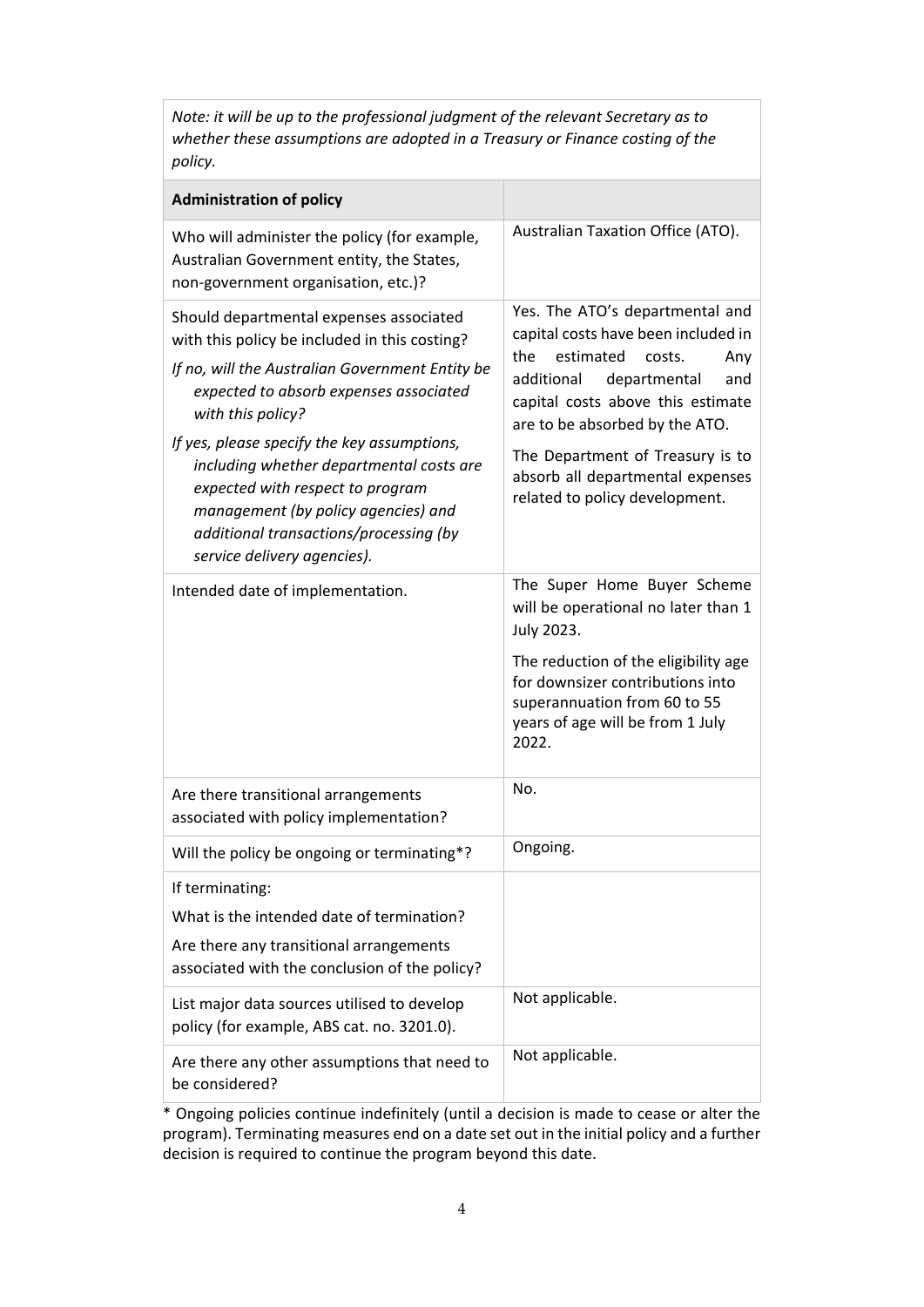## **SUPER HOME BUYER SCHEME - ADDITIONAL DETAIL**

- Commencing as soon as possible, but no later than 1 July 2023, First Home Buyers (FHBs) will be able to invest a portion of their super savings to buy their first home. Up to 40 per cent or \$50,000 of their superannuation (whichever is less) will be able to be invested into their first home.
- There are no income or property caps under the scheme. The only eligibility restrictions are that the individual is a FHB and they have separately saved at least 5% of the deposit.
- At the time of disposing their first home, any proportional gain or loss on the investment together with the portion of their superannuation invested in the purchase of the home would be repaid back into superannuation.
- The scheme will require legislation to be established and will complement and be able to be used in conjunction with the Home Guarantee Scheme (HGS) and the First Home Super Saver Scheme (FHSSS) by providing aspiring homeowners with another pathway into home ownership.
- The scheme will be administered by the ATO, which will accept applications, confirm eligibility, approve the release of funds, track amounts released, and manage the process for recontributions on disposal.

## **KEY ELIGIBILITY REQUIREMENTS**

- Must be a FHB.
- Up to 40 per cent or \$50,000 of their superannuation (whichever is less) can be invested.
- A minimum of 5% of savings outside of super for a deposit per single or joint applicant (to demonstrate serviceability to lenders) and meet existing loan serviceability requirements by lenders.
- Be for an owner-occupier property for at least 12 months.
- For couples, the eligibility of each applicant will be individually assessed. Any member of a couple who is a FHB can access the scheme, even if their partner is not a FHB.
- There are no income or property price caps, and no age thresholds.

## **ADMINISTRATION**

#### **Part 1: Accessing the funds**

- Individuals must apply to the ATO in order to access the scheme.
- The ATO would verify their eligibility and notify their super fund/s of the member's request to withdraw funds from their superannuation under this scheme.
- Superannuation funds (both APRA funds and SMSFs) would be required to act on a valid request received from the ATO, with the funds transferred to the individual's nominated bank account.
- For the purposes of the property title, each individual accessing the scheme must appear on the title of the property they purchase.
- The super fund from which the funds were withdrawn will not appear on the property title to simplify administration and not impact on the operation of the super system.

#### **Part 2: Ownership period**